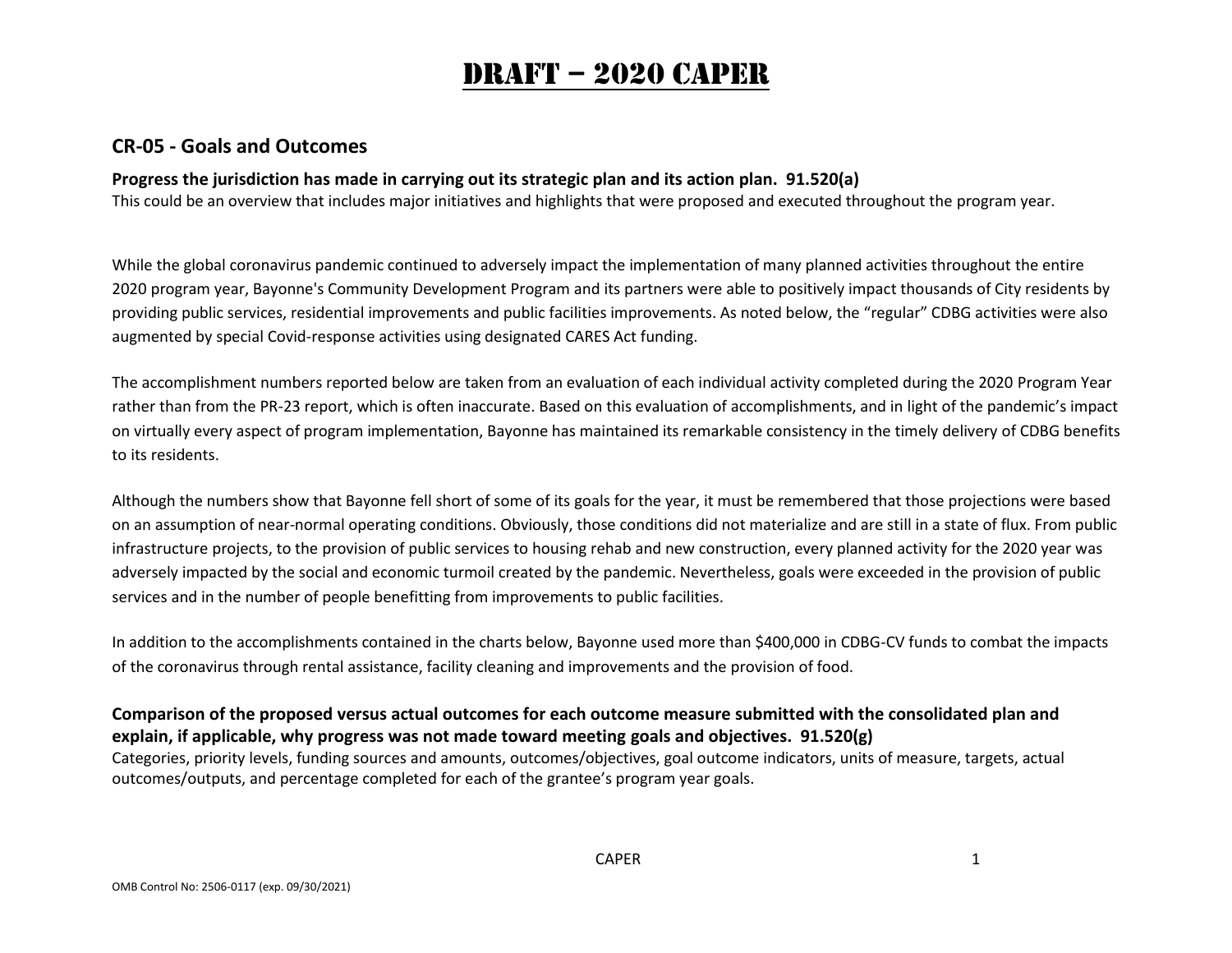| Goal                     | Category                                | Source /<br>Amount | Indicator                                                                                                                | Unit of<br><b>Measure</b>    | <b>Expected</b><br><b>Strategic</b><br>Plan | Actual-<br><b>Strategic</b><br>Plan | Percent<br>Complete | <b>Expected</b><br>Program<br>Year | Actual-<br>Program<br>Year | Percent<br>Complete |
|--------------------------|-----------------------------------------|--------------------|--------------------------------------------------------------------------------------------------------------------------|------------------------------|---------------------------------------------|-------------------------------------|---------------------|------------------------------------|----------------------------|---------------------|
| Administration           | Administration                          | CDBG:<br>\$        | Other                                                                                                                    | Other                        | 5                                           | $\mathbf{1}$                        | 20.00%              | $\mathbf{1}$                       | $\mathbf{1}$               | 100.00%             |
| Affordable<br>Housing    | Affordable<br>Housing                   | CDBG:<br>\$        | Rental units<br>rehabilitated                                                                                            | Household<br>Housing<br>Unit | $\mathbf 0$                                 | 0                                   |                     | $\pmb{4}$                          | $\mathbf 0$                | 0.00%               |
| Affordable<br>Housing    | Affordable<br>Housing                   | CDBG:<br>\$        | <b>Homeowner Housing</b><br>Rehabilitated                                                                                | Household<br>Housing<br>Unit | 24                                          | 3                                   | 12.50%              | 6                                  | 3                          | 50.00%              |
| <b>Fair Housing</b>      | <b>Fair Housing</b>                     | CDBG:<br>\$        | Other                                                                                                                    | Other                        | 5                                           | $\mathbf{1}$                        | 20.00%              | $\mathbf{1}$                       | $\mathbf{1}$               | 100.00%             |
| <b>Public Facilities</b> | Non-Housing<br>Community<br>Development | CDBG:<br>\$        | Public Facility or<br>Infrastructure<br>Activities other than<br>Low/Moderate<br><b>Income Housing</b><br><b>Benefit</b> | Persons<br>Assisted          | 2000                                        | 5555                                | 277.75%             | 1500                               | 5555                       | 370.33%             |
| <b>Public Facilities</b> | Non-Housing<br>Community<br>Development | CDBG:<br>\$        | Public service<br>activities other than<br>Low/Moderate<br><b>Income Housing</b><br>Benefit                              | Persons<br>Assisted          | 0                                           | 0                                   |                     | $\mathbf 0$                        | $\mathbf 0$                |                     |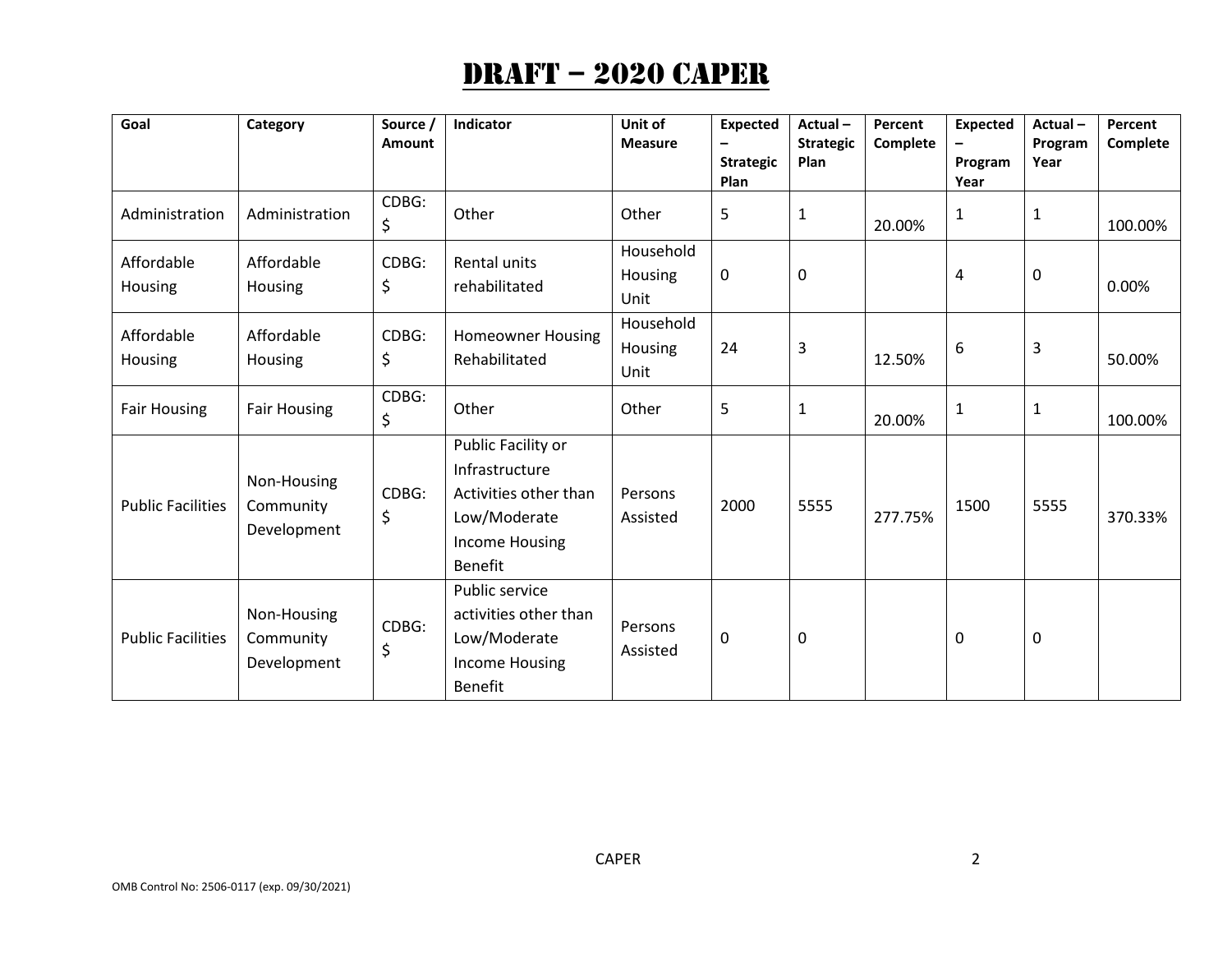| Public<br>Improvements            | Non-Housing<br>Community<br>Development | CDBG:<br>\$ | Public Facility or<br>Infrastructure<br>Activities other than<br>Low/Moderate<br>Income Housing<br><b>Benefit</b> | Persons<br>Assisted          | 500       | $\mathbf 0$ | 0.00%   | 2000     | 0                | 0.00%   |
|-----------------------------------|-----------------------------------------|-------------|-------------------------------------------------------------------------------------------------------------------|------------------------------|-----------|-------------|---------|----------|------------------|---------|
| Public<br>Improvements            | Non-Housing<br>Community<br>Development | CDBG:<br>\$ | <b>Homeowner Housing</b><br>Rehabilitated                                                                         | Household<br>Housing<br>Unit | $\pmb{0}$ | 0           |         | 0        | $\boldsymbol{0}$ |         |
| <b>Public Service</b><br>Programs | Non-Housing<br>Community<br>Development | CDBG:<br>\$ | Public service<br>activities other than<br>Low/Moderate<br>Income Housing<br>Benefit                              | Persons<br>Assisted          | 2000      | 5659        | 282.95% | 1090     | 5659             | 519.17% |
| <b>Public Service</b><br>Programs | Non-Housing<br>Community<br>Development | CDBG:<br>\$ | <b>Homeless Person</b><br>Overnight Shelter                                                                       | Persons<br>Assisted          | 0         | 0           |         | $\Omega$ | 0                |         |

**Table 1 - Accomplishments – Program Year & Strategic Plan to Date**

**Assess how the jurisdiction's use of funds, particularly CDBG, addresses the priorities and specific objectives identified in the plan, giving special attention to the highest priority activities identified.**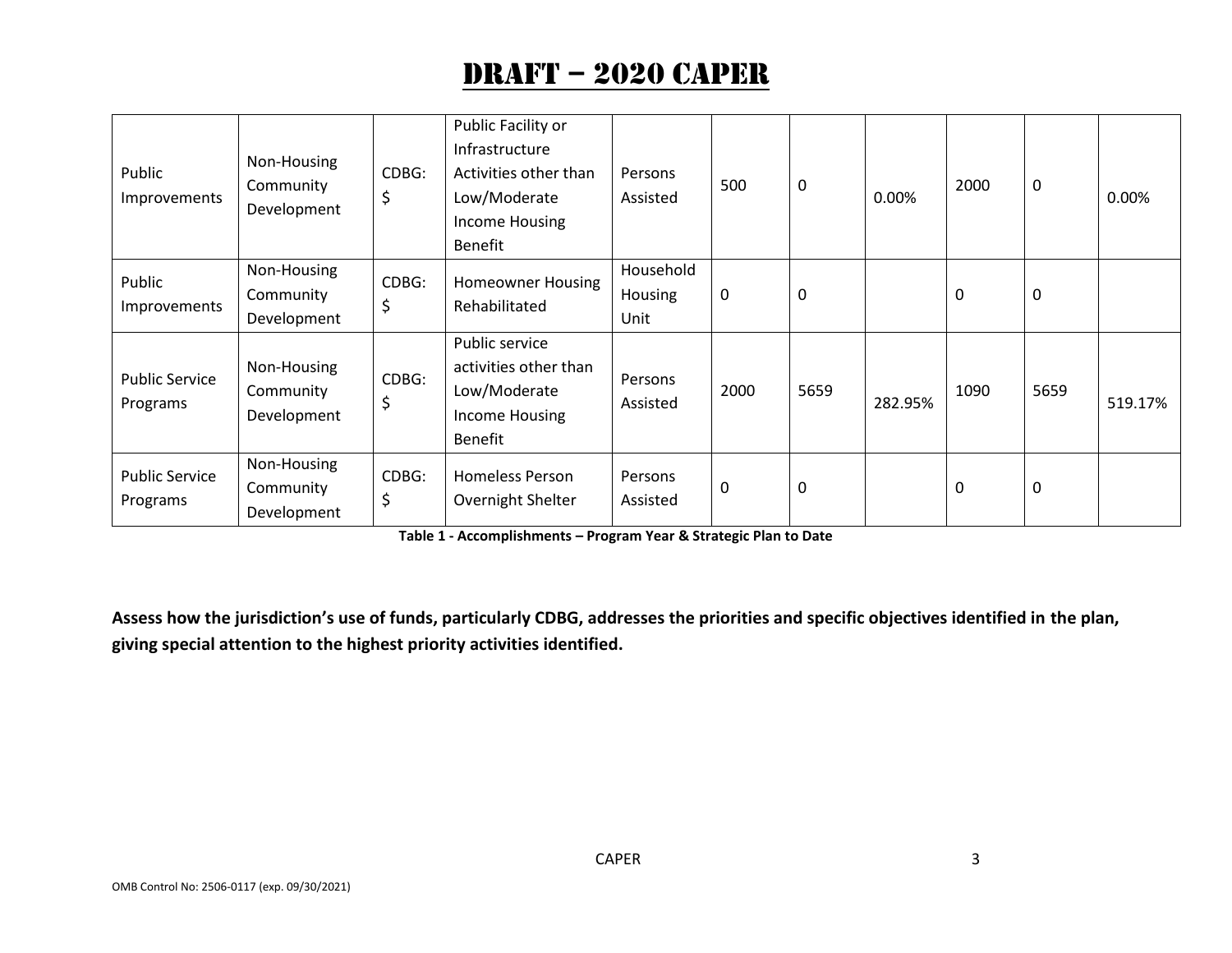## **CR-10 - Racial and Ethnic composition of families assisted**

**Describe the families assisted (including the racial and ethnic status of families assisted). 91.520(a)** 

|                                           | <b>CDBG</b> |
|-------------------------------------------|-------------|
| White                                     | 5,698       |
| <b>Black or African American</b>          | 2,547       |
| Asian                                     | 155         |
| American Indian or American Native        | 19          |
| Native Hawaiian or Other Pacific Islander | 2,798       |
| <b>Total</b>                              | 11,217      |
| Hispanic                                  | 2,382       |
| Not Hispanic                              | 8,835       |

#### **Table 2 – Table of assistance to racial and ethnic populations by source of funds**

#### **Narrative**

The above data is taken from PR-03 reports for individual activities rather than the PR-23 report, which is often inaccurate. The "Native Hawaiian or Other Pacific Islander" category is actually the total of those identifying themselves as Other multi-racial.

Bayonne's program serves a diverse group of the City's residents. CDBG beneficiaries are comprised of non-white residents at a much higher percentage than the City as a whole. For instance, Bayonne's population is 11.5% African-American per the Census Bureau's 2019 American Community Survey, but 22.7% of CDBG beneficiaries are African-American. The City population is less than 10% Other Race or Multi-Racial but 24.9% of CDBG beneficiaries identified themselves that way. Beneficiaries identifying as Hispanic comprised 21.2% of the program's beneficiaries, somewhat less than the 29.5% of the population that is Hispanic.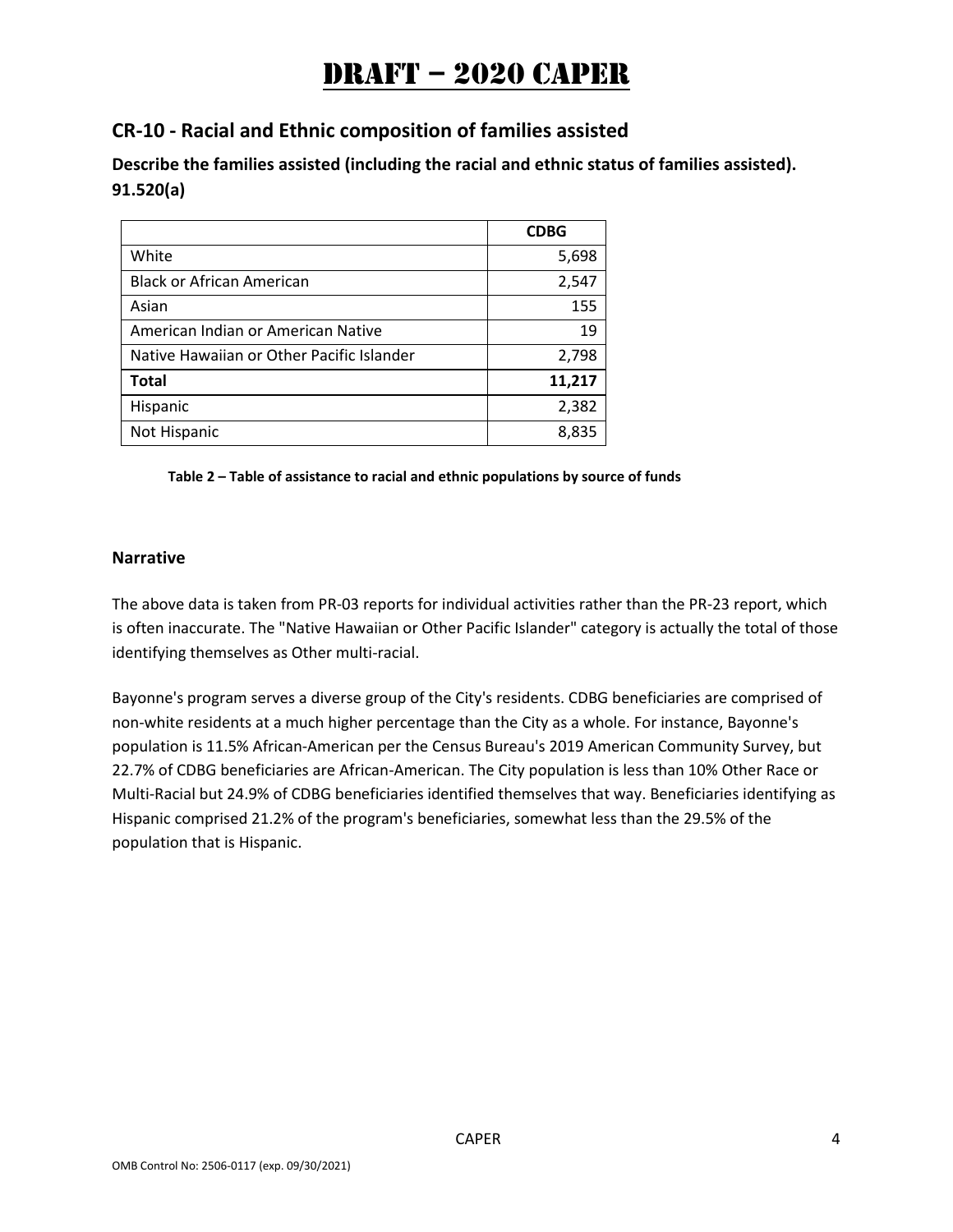## **CR-15 - Resources and Investments 91.520(a)**

#### **Identify the resources made available**

| <b>Source of Funds</b> | Source           | <b>Resources Made</b><br>Available | <b>Amount Expended</b><br><b>During Program Year</b> |  |
|------------------------|------------------|------------------------------------|------------------------------------------------------|--|
| CDBG                   | public - federal | 3,213,457                          | 1,255,546                                            |  |

**Table 3 - Resources Made Available**

#### **Narrative**

The amounts above include \$1,579,556 in CDBG-CV allocations to the City and \$420,419.81 in CDBG-CV funds spent during the 2020 Program Year. "Regular" CDBG funds spent during 2020 totaled \$835,125.77.

#### **Identify the geographic distribution and location of investments**

| <b>Target Area</b> | <b>Planned Percentage of</b><br><b>Allocation</b> | <b>Actual Percentage of</b><br><b>Allocation</b> | <b>Narrative Description</b> |
|--------------------|---------------------------------------------------|--------------------------------------------------|------------------------------|
|                    |                                                   |                                                  |                              |

**Table 4 – Identify the geographic distribution and location of investments**

#### **Narrative**

All CDBG spending during the 2020 program year went to activities that provided benefits on a nongeographic basis.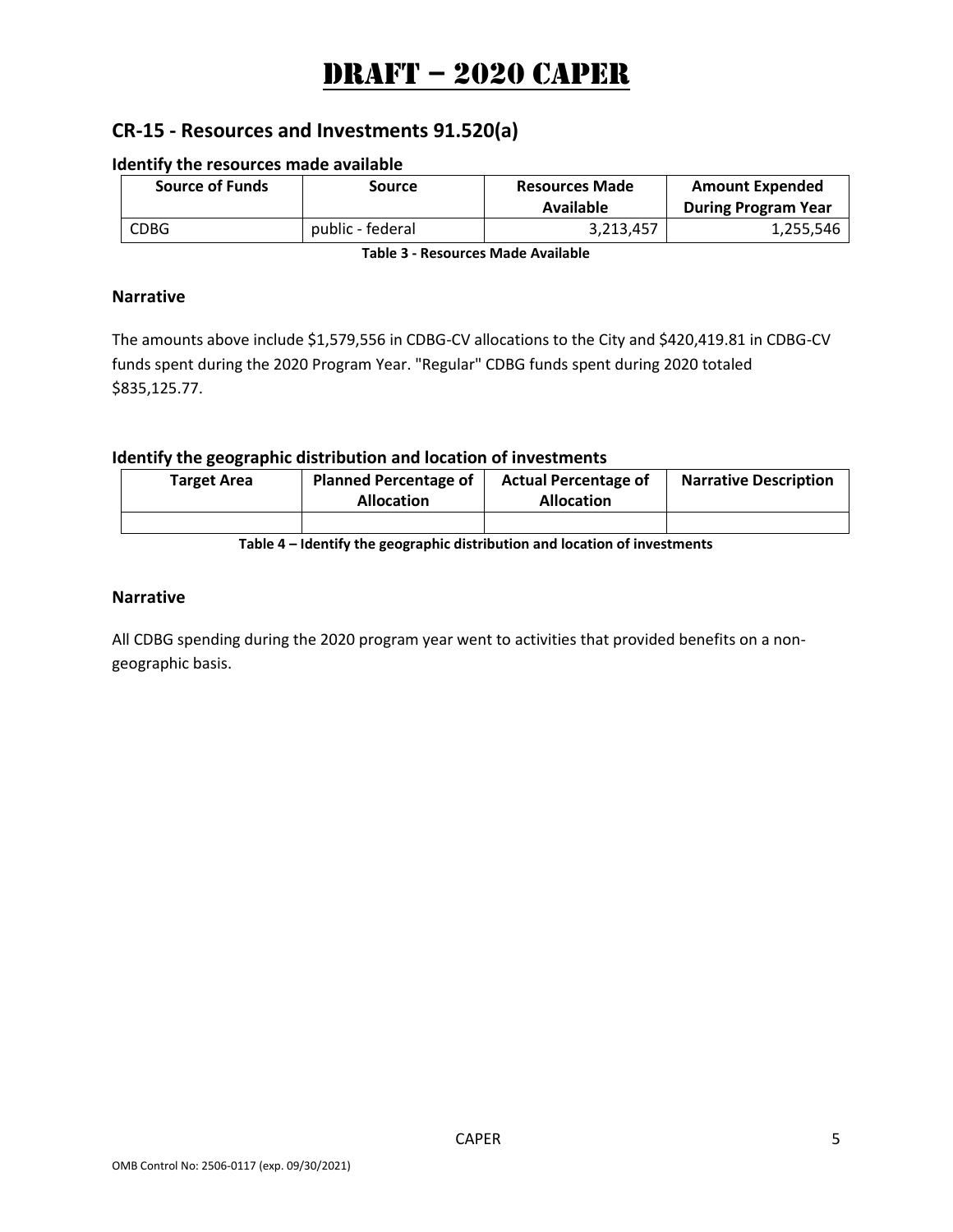### **Leveraging**

**Explain how federal funds leveraged additional resources (private, state and local funds), including a description of how matching requirements were satisfied, as well as how any publicly owned land or property located within the jurisdiction that were used to address the needs identified in the plan.**

Bayonne leverages federal funding through its own local resources and encourages service providers to seek private funding for social services as well. With the exception of housing rehab, CDBG funds do not serve as the sole source of funding for any activity. All of the social service providers have various streams of funding available to them and in many cases the funding received from the CDBG program represents a small portion of their overall budget.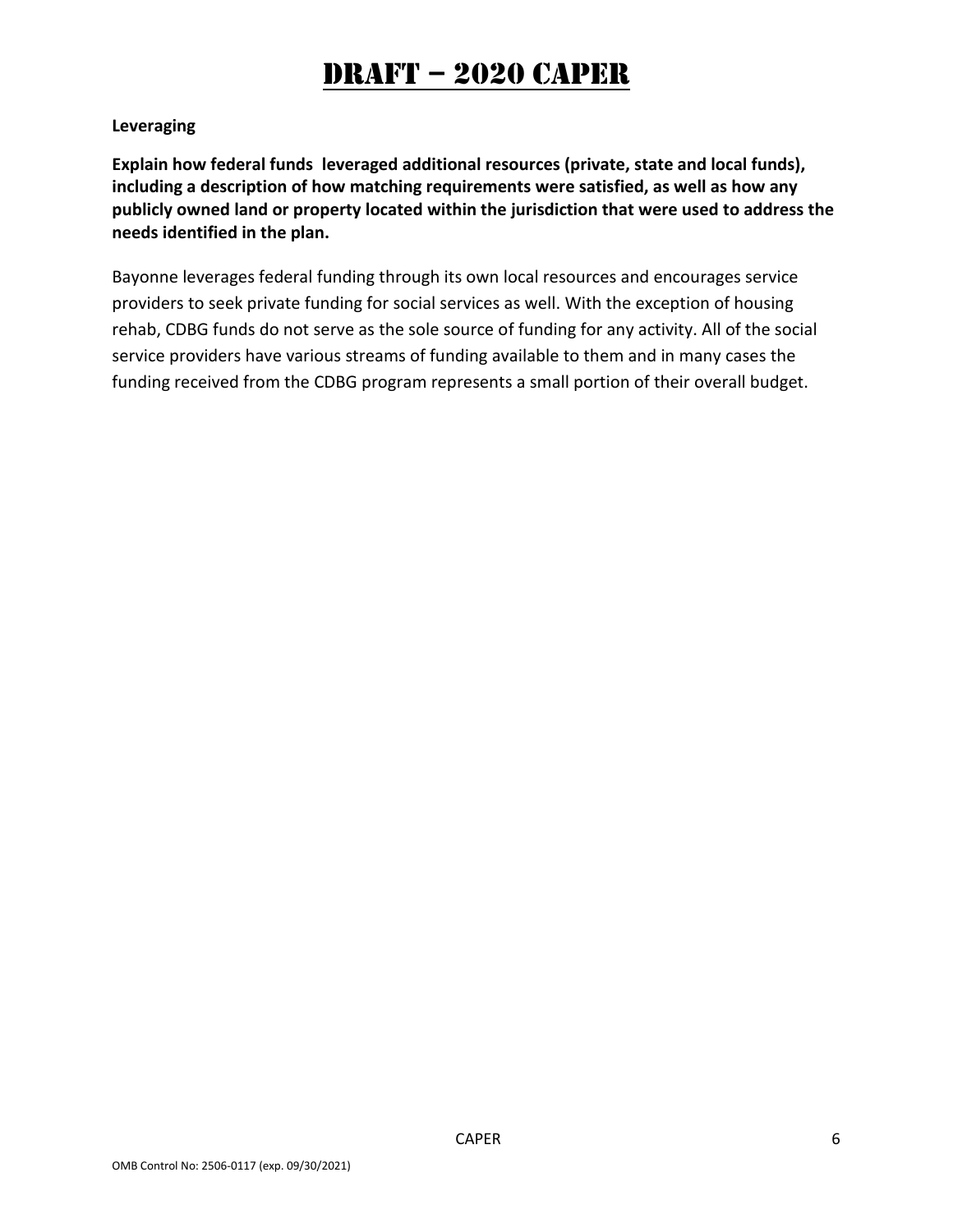## **CR-20 - Affordable Housing 91.520(b)**

**Evaluation of the jurisdiction's progress in providing affordable housing, including the number and types of families served, the number of extremely low-income, low-income, moderate-income, and middle-income persons served.**

|                                          | <b>One-Year Goal</b> | Actual |
|------------------------------------------|----------------------|--------|
| Number of Homeless households to be      |                      |        |
| provided affordable housing units        |                      |        |
| Number of Non-Homeless households to be  |                      |        |
| provided affordable housing units        | 10                   |        |
| Number of Special-Needs households to be |                      |        |
| provided affordable housing units        | 0                    |        |
| Total                                    | 10                   |        |

**Table 5 – Number of Households**

|                                        | <b>One-Year Goal</b> | Actual |
|----------------------------------------|----------------------|--------|
| Number of households supported through |                      |        |
| Rental Assistance                      | 0                    |        |
| Number of households supported through |                      |        |
| The Production of New Units            | 0                    |        |
| Number of households supported through |                      |        |
| <b>Rehab of Existing Units</b>         | 10                   |        |
| Number of households supported through |                      |        |
| <b>Acquisition of Existing Units</b>   | 0                    |        |
| <b>Total</b>                           | 10                   |        |

**Table 6 – Number of Households Supported**

#### **Discuss the difference between goals and outcomes and problems encountered in meeting these goals.**

Housing rehab was particularly hard hit by the coronavirus pandemic as access to private homes was greatly limited for much of the year.

#### **Discuss how these outcomes will impact future annual action plans.**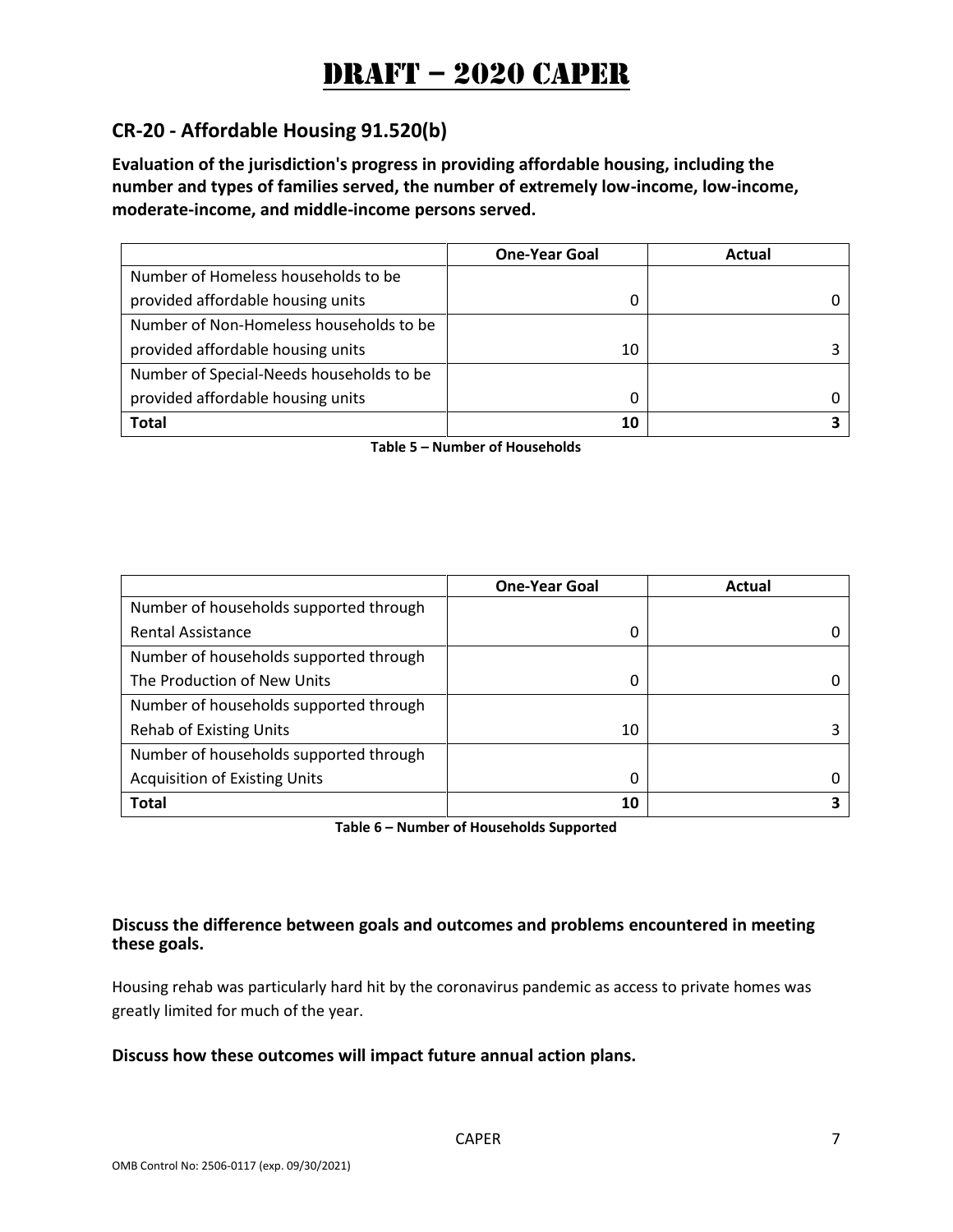It is expected that rehabs will increase as conditions "normalize" post-pandemic and that residential rehabilitation will remain an important part of Bayonne's CDBGG program.

**Include the number of extremely low-income, low-income, and moderate-income persons served by each activity where information on income by family size is required to determine the eligibility of the activity.**

| <b>Number of Households Served</b> | <b>CDBG Actual</b> | <b>HOME Actual</b> |
|------------------------------------|--------------------|--------------------|
| <b>Extremely Low-income</b>        |                    |                    |
| Low-income                         |                    |                    |
| Moderate-income                    |                    |                    |
| Total                              |                    |                    |

**Table 7 – Number of Households Served**

#### **Narrative Information**

Affordable housing assistance during 2020 benefitted homeowners at the lower end of the income sprectrum.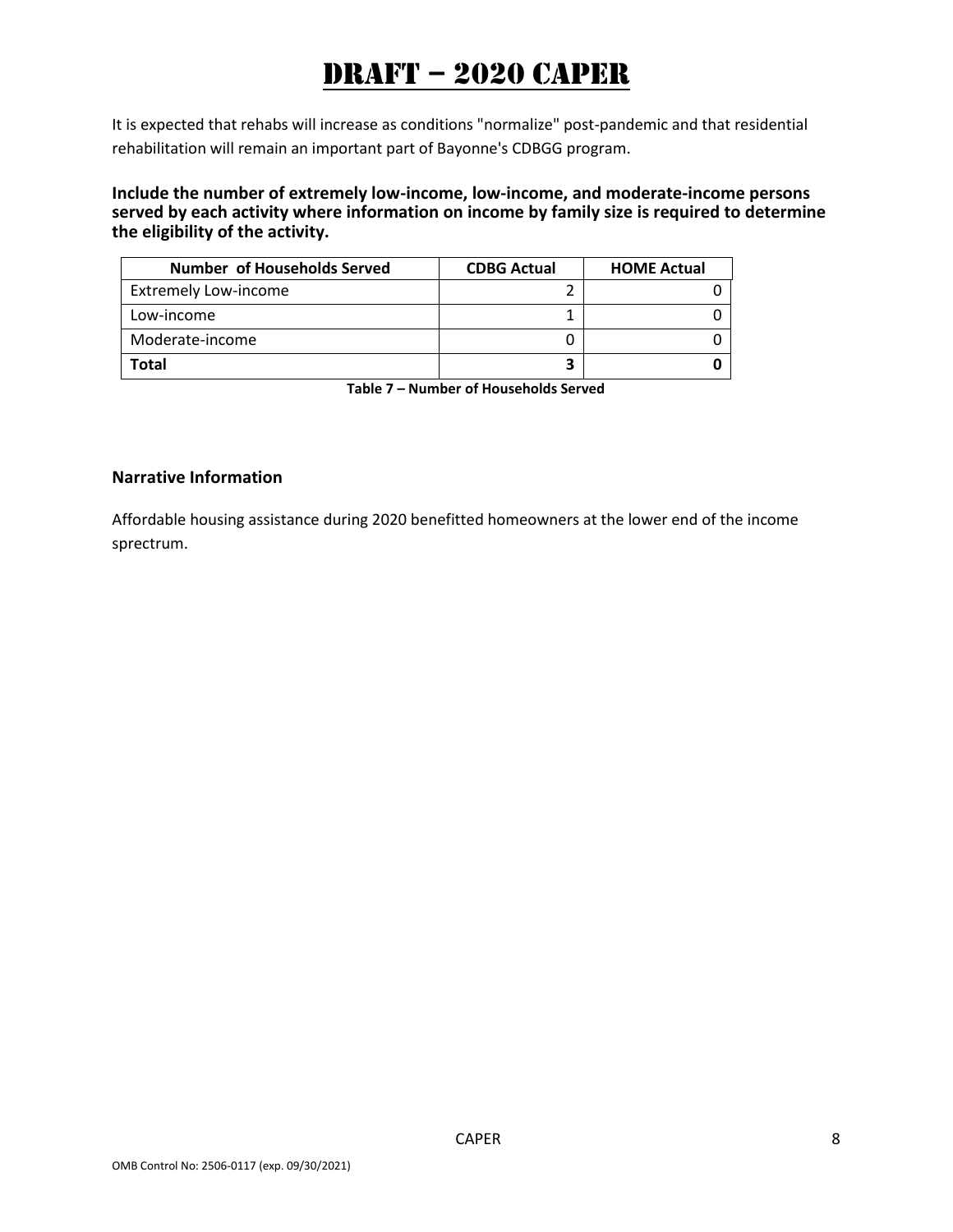## **CR-25 - Homeless and Other Special Needs 91.220(d, e); 91.320(d, e); 91.520(c)**

**Evaluate the jurisdiction's progress in meeting its specific objectives for reducing and ending homelessness through:**

## **Reaching out to homeless persons (especially unsheltered persons) and assessing their individual needs**

Outreach to the homeless occurs on both a formal and informal basis at shelters, food pantries and other service providers, many of which receive support from the City's CDBG program, including the Wallace Temple food pantry. As front-line providers of services, some of which go to homeless individuals, non-profit staff accumulate insight into the homeless population's needs and challenges. That staff, in turn, help formulate the City's CDBG plans and help implement those plans.

The Garden State Episcopal Community Development Corporation, which is also supported by Bayonne CDBG funding, does direct street outreach in Bayonne and neighboring cities in Hudson County.

### **Addressing the emergency shelter and transitional housing needs of homeless persons**

The City's housing and community development programs are administered by the Department of Community Development, working with a number of other City agencies and not-for-profit service providers. The Bayonne Family Community Center (YMCA), the Bayonne Economic Opportunity Foundation and other organizations, including Catholic Community Services and the Palisades Emergency Residence, provide emergency assistance and referral services to homeless individuals.

Both the City and the Bayonne Housing Authority coordinate their efforts and activities to ensure adequate and efficient service in the areas of public housing and housing assistance. The Bayonne Housing Authority manages the public housing units and Section 8 program on a day-to-day basis.

A number of other agencies, organizations and programs are consulted with respect to providing services and assistance to the City's low and moderate income residents. The Hudson County Board of Social Services and the Department of Human Services provide counseling programs for homeless persons and emergency assistance.

The Comprehensive Emergency Assistance System (CEAS) Committee coordinates homeless strategies and programs countywide. Though these entities and the CEAS in particular, work well together, there are opportunities for improved coordination and communication. All agencies involved in these efforts are seeking new ways to better serve their target populations and the general public.

The Garden State Episcopal Community Development Corporation operates several units of emergency and transitional housing and is a partner with Bayonne's Community Development program. Also, Windmill Alliance's HIGHWAYS program, which receives CDBG support from Bayonne,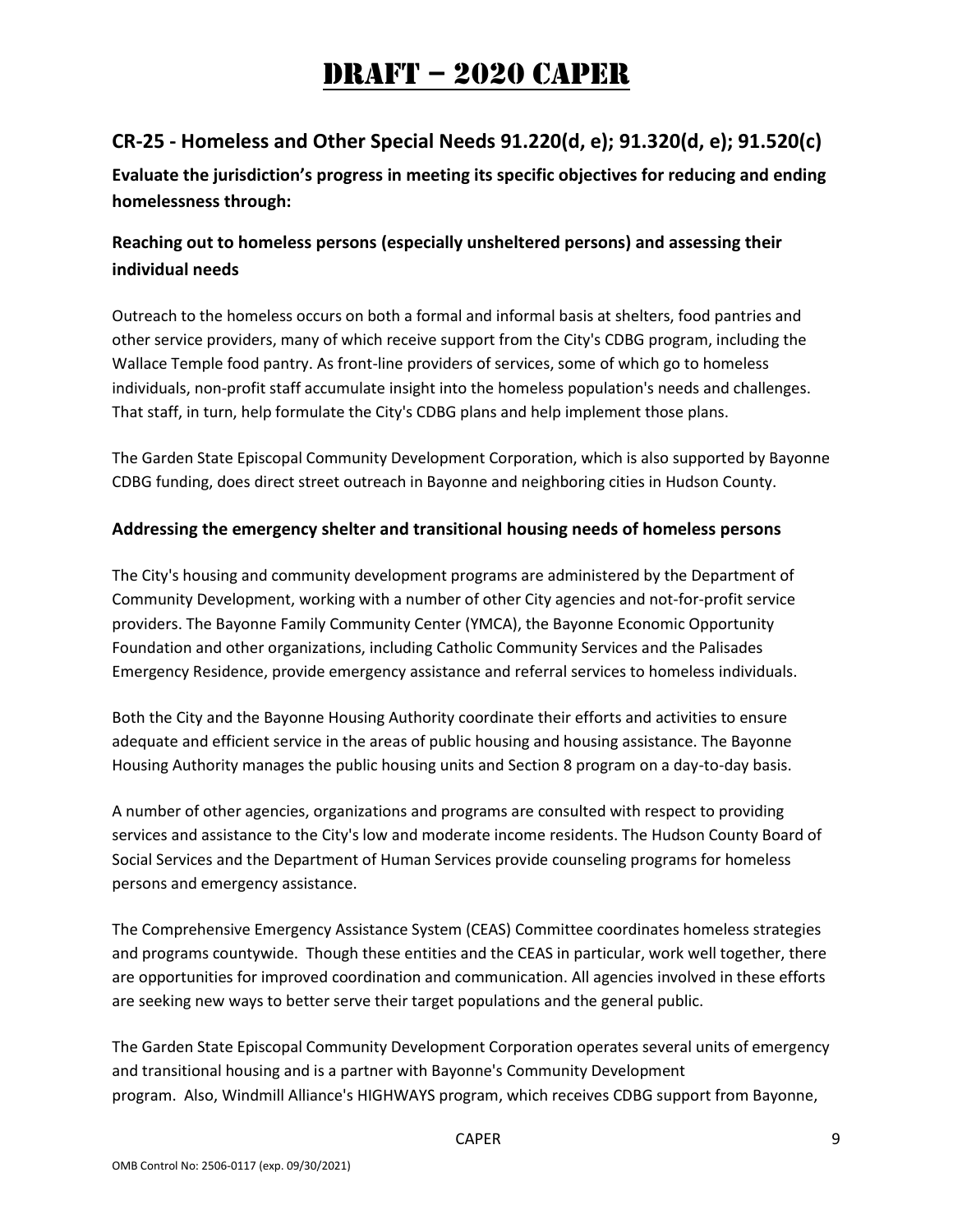assists various homeless shelters, food pantries and shelters for domestic violence victims as well as providing counseling and employment training and opportunities for the clients of those facilities.

**Helping low-income individuals and families avoid becoming homeless, especially extremely low-income individuals and families and those who are: likely to become homeless after being discharged from publicly funded institutions and systems of care (such as health care facilities, mental health facilities, foster care and other youth facilities, and corrections programs and institutions); and, receiving assistance from public or private agencies that address housing, health, social services, employment, education, or youth needs**

The City's homelessness strategy is a multi-pronged approach that emphasizes homelessness prevention, immediate assistance and rapid re-housing; support for persons and families as they transition to economic and housing stability; and efforts to prevent those persons from returning to homelessness.

Prevention activities undertaken during the 2020 Program Year included rehab, which allows residents to remain in their homes, as well as counseling and information services to head off foreclosures. Using CDBG-CV funds, Bayonne also helped prevent homelessness caused by the coronavirus pandemic through a rental assistance program.

On a broader scale, the City is active in countywide planning and implementation to head off homelessness for those most at risk, including populations being discharged from public institutions and systems.

**Helping homeless persons (especially chronically homeless individuals and families, families with children, veterans and their families, and unaccompanied youth) make the transition to permanent housing and independent living, including shortening the period of time that individuals and families experience homelessness, facilitating access for homeless individuals and families to affordable housing units, and preventing individuals and families who were recently homeless from becoming homeless again**

By supporting the housing and supportive services of the Garden State Episcopal Community Development Corporation and the Windmill Alliace's HIGHWAYS program, Bayonne's Community Development program helped provide services to some 1,000 residents, connecting them to job preparedness, long-term housing solutions and other steps toward independent living.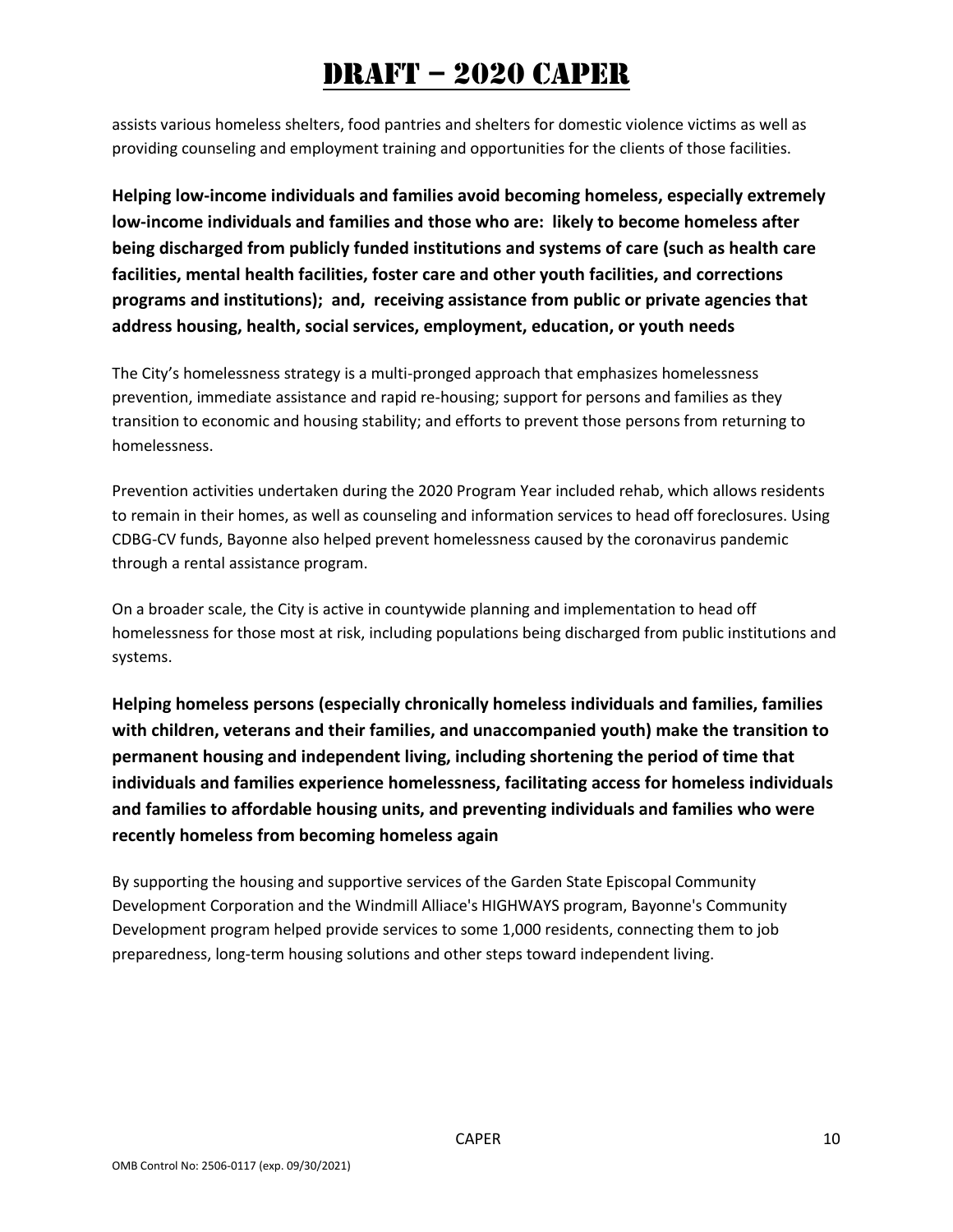## **CR-30 - Public Housing 91.220(h); 91.320(j)**

### **Actions taken to address the needs of public housing**

While there were no activities funded in the 2020 Action Plan to address the needs of public housing, both the City and the Bayonne Housing Authority coordinate their efforts and activities to ensure adequate and efficient service in the areas of public housing and housing assistance.

### **Actions taken to encourage public housing residents to become more involved in management and participate in homeownership**

The Bayonne Housing Authority has residents councils in place at each public housing complex. Through them, residents have input into management and operations.

The Housing Authority provides homeownership information to interested residents.

#### **Actions taken to provide assistance to troubled PHAs**

The Bayonne Housing Authority is not a troubled PHA.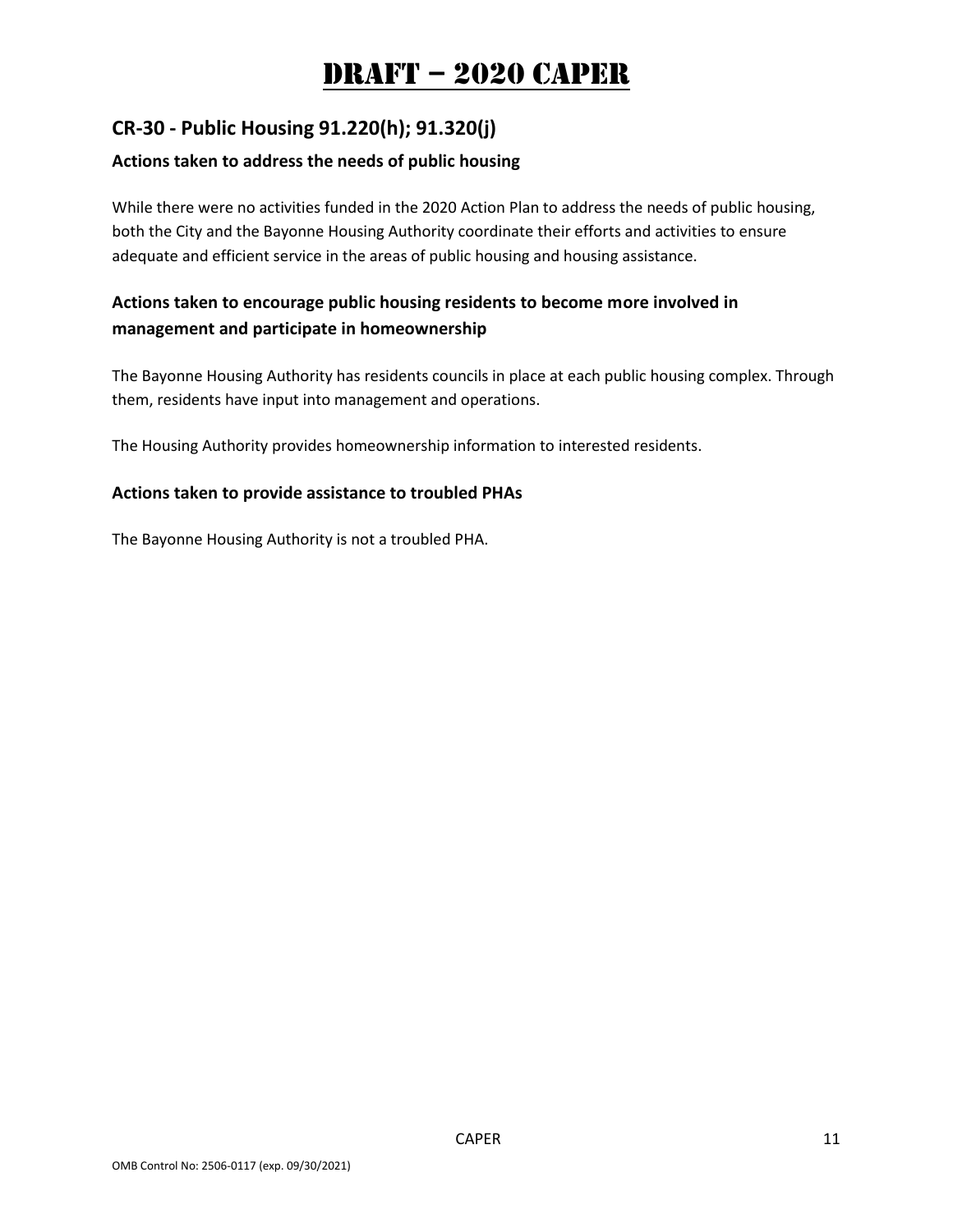## **CR-35 - Other Actions 91.220(j)-(k); 91.320(i)-(j)**

**Actions taken to remove or ameliorate the negative effects of public policies that serve as barriers to affordable housing such as land use controls, tax policies affecting land, zoning ordinances, building codes, fees and charges, growth limitations, and policies affecting the return on residential investment. 91.220 (j); 91.320 (i)**

The City has identified a number of barriers to affordable housing, including the deteriorated condition of some housing units, environmental problems and the high cost of remediating them, and low income levels that make affordability a major concern. The City is attempting to address these issues through community and economic planning initiatives, as well as by providing financial assistance to developers and homebuyers.

### **Actions taken to address obstacles to meeting underserved needs. 91.220(k); 91.320(j)**

With the onset of the Coronavirus pandemic, the urgency to provide services and support to a growing number of those in need reached an unprecedented level. The City responded by quickly augmenting its regularly planned CDBG activities with efforts to aid non-profit facilities re-open safely, to keep people in their homes through rental assistance and to provide food to people who suddenly found themselves in the unfamiliar position of being out of work and out of options.

In less than a year, the City, with no additional staff, and its non-profit partners used more than \$400,000 of its CDBG-CV allocation to provide needed relief to more than 1,500 individuals.

The City managed this while still implementing much of the "regular" CDBG programming included in the 2020 Annual Action Plan and while continuing its ongoing efforts to identify and obtain all available resources to address the needs of its residents.

#### **Actions taken to reduce lead-based paint hazards. 91.220(k); 91.320(j)**

During Program Year 2020, the City continued to make progress in evaluating and reducing lead based paint hazards. As a member of the Hudson County HOME Consortium, the City worked with County staff and continued to incorporate cooperative efforts in the program design to test for lead-based paint. The Community Development Office continued to contract with Lighthouse Environmental, Inc. to perform (1) lead based paint risk assessments on effected properties being rehabilitated with CDBG funds and (2) follow-up with final clearance reports.

### **Actions taken to reduce the number of poverty-level families. 91.220(k); 91.320(j)**

The City has historically taken advantage of all programs that provide assistance to persons living below the poverty level and looks to place potential job applicants in entry level positions with various businesses that receive financial assistance from CDBG under the Urban Enterprise Zone Program.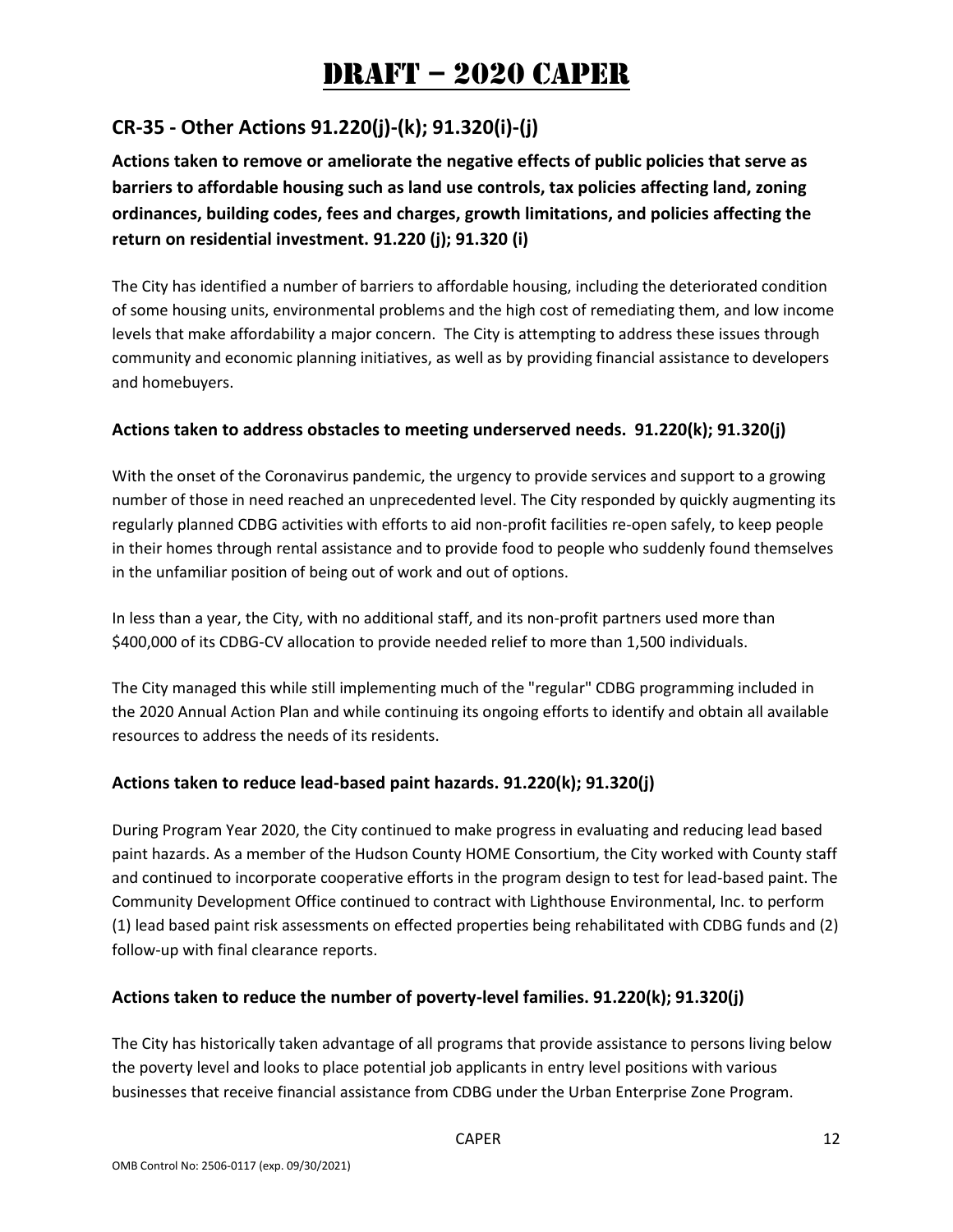Providing services such as the senior transportation program can also help reduce expenses for those at risk of slipping into poverty.

Additonally, CDBG-CV funded activities helped many families keep their heads above water by providing rental assistance, food and access to non-profit programs that make up the City's safety net.

### **Actions taken to develop institutional structure. 91.220(k); 91.320(j)**

The City Council, through the Department of Community Development, has the ultimate responsibility in assuring that the priority needs of the Consolidated Plan and Annual Action Plan are met.

The Department provides the funding and technical assistance to the non-profit housing developers and service providers, and City agencies and authorities for projects that meet the needs documented in the plan. The City's housing and community development programs are administered by the Department of Community Development, working with a number of other City agencies, county offices, and not-forprofit service providers. The City is also a member of the Hudson County Consortium.

Both the City and the Bayonne Housing Authority coordinate their efforts and activities to ensure adequate and efficient service in the areas of public housing and housing assistance. The Housing Authority manages the Section 8 program.

## **Actions taken to enhance coordination between public and private housing and social service agencies. 91.220(k); 91.320(j)**

As a common partner with so many of the public and private housing and social service providers, the Bayonne Community Development Program has been a natural conduit for communication and interaction among these entities and filled that role again in 2020.

The CD Program will continue to serve in that capacity while respecting the autonomy and uniqueness of each partner.

### **Identify actions taken to overcome the effects of any impediments identified in the jurisdictions analysis of impediments to fair housing choice. 91.520(a)**

During 2020, Bayonne invested more than \$60,000 in CDBG funds into Fair Housing services that provided information, referrals, advocacy and counseling to hundreds of Bayonne residents. This step was taken to address the impediment of insufficient knowledge of and assistance with fair housing rights and responsibilities.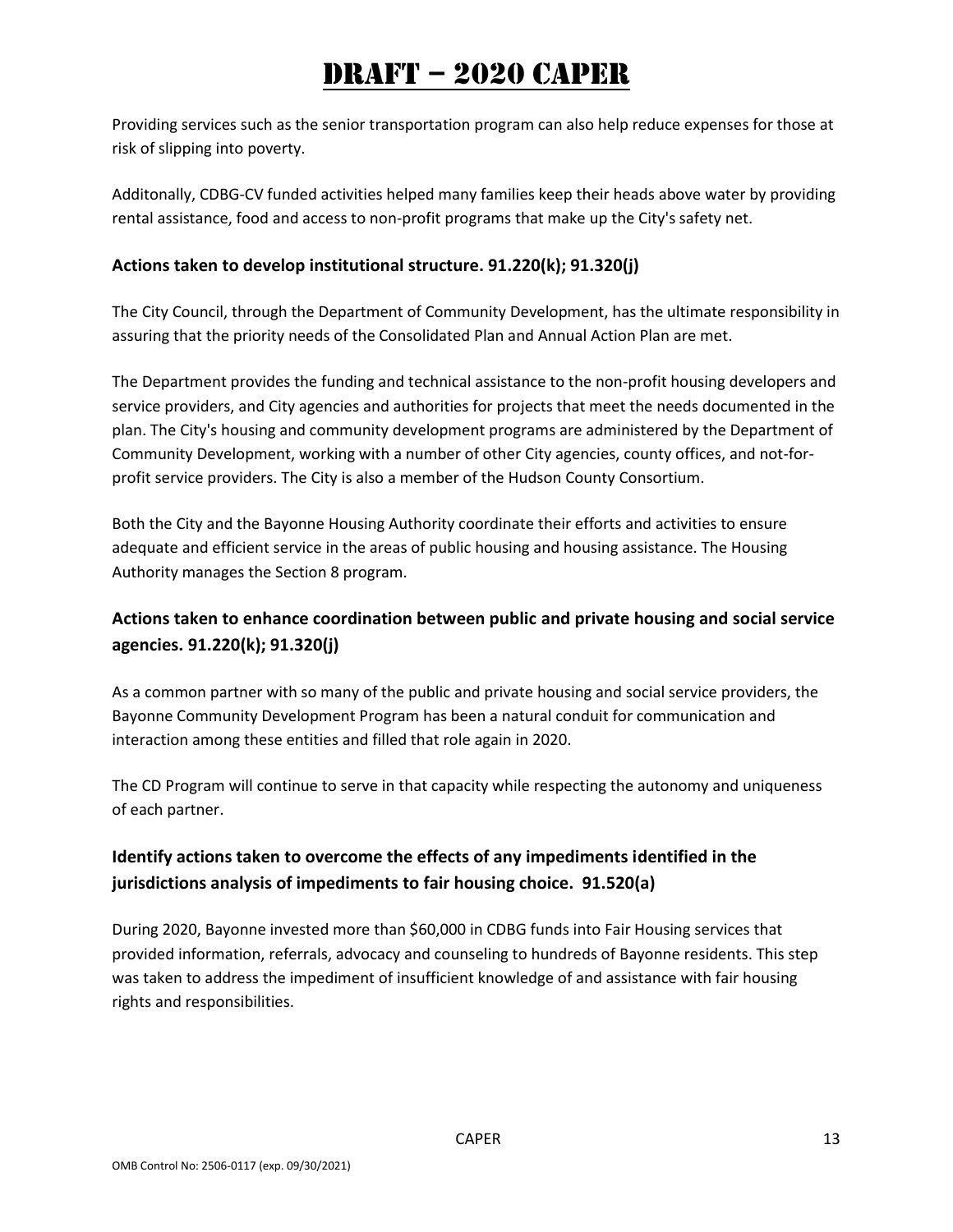### **CR-40 - Monitoring 91.220 and 91.230**

**Describe the standards and procedures used to monitor activities carried out in furtherance of the plan and used to ensure long-term compliance with requirements of the programs involved, including minority business outreach and the comprehensive planning requirements**

The City's Community Development Program standards and procedures for compliance monitoring are designed to ensure that:

1) objectives of the National Affordable Housing Act are met,

2) program activities are progressing in compliance with the specifications and schedule for each program, and

3) recipients are in compliance with other applicable laws, implementing regulations, and with the requirements to affirmatively further fair housing and minimize displacement of low-income households.

The CD Program continued to carry out monitoring activities and internal audits to ensure that it complies with all CDBG program requirements. The Program has followed the procedures and requirements published by HUD. The City worked closely with particular entities in the execution and monitoring of the programs described in the Action Plan.

Action Plan activities were monitored through the use of checklists and forms to facilitate uniform monitoring.

Fiscal monitoring included review and approval of budgets, compliance with Grant Agreements, approval of vouchers and reviews of fiscal reports and sub-recipient audits.

Monitoring of sub-recipients occurred through regular telephone and on-site monitoring visits.

**Minority Business Outreach:** The City encourages participation by minority-owned businesses in CDBG assisted activities and maintains records concerning the participation of minority-owned businesses to assess the results of its efforts and to complete the semiannual "Minority Business Enterprise Report" to HUD. Qualified minority contractor are encouraged to bid on properties participating in the Housing Rehabilitation Program.

**Comprehensive Planning Requirements** - To ensure compliance with the comprehensive planning requirements of the Consolidated Plan process, the Community Development Program reviews the process on an ongoing basis. The review ensures compliance with federal requirements concerning citizen participation and consistency of actions taken with those specified in the "Citizen Participation Plan." Records documenting actions taken are maintained for each program year.